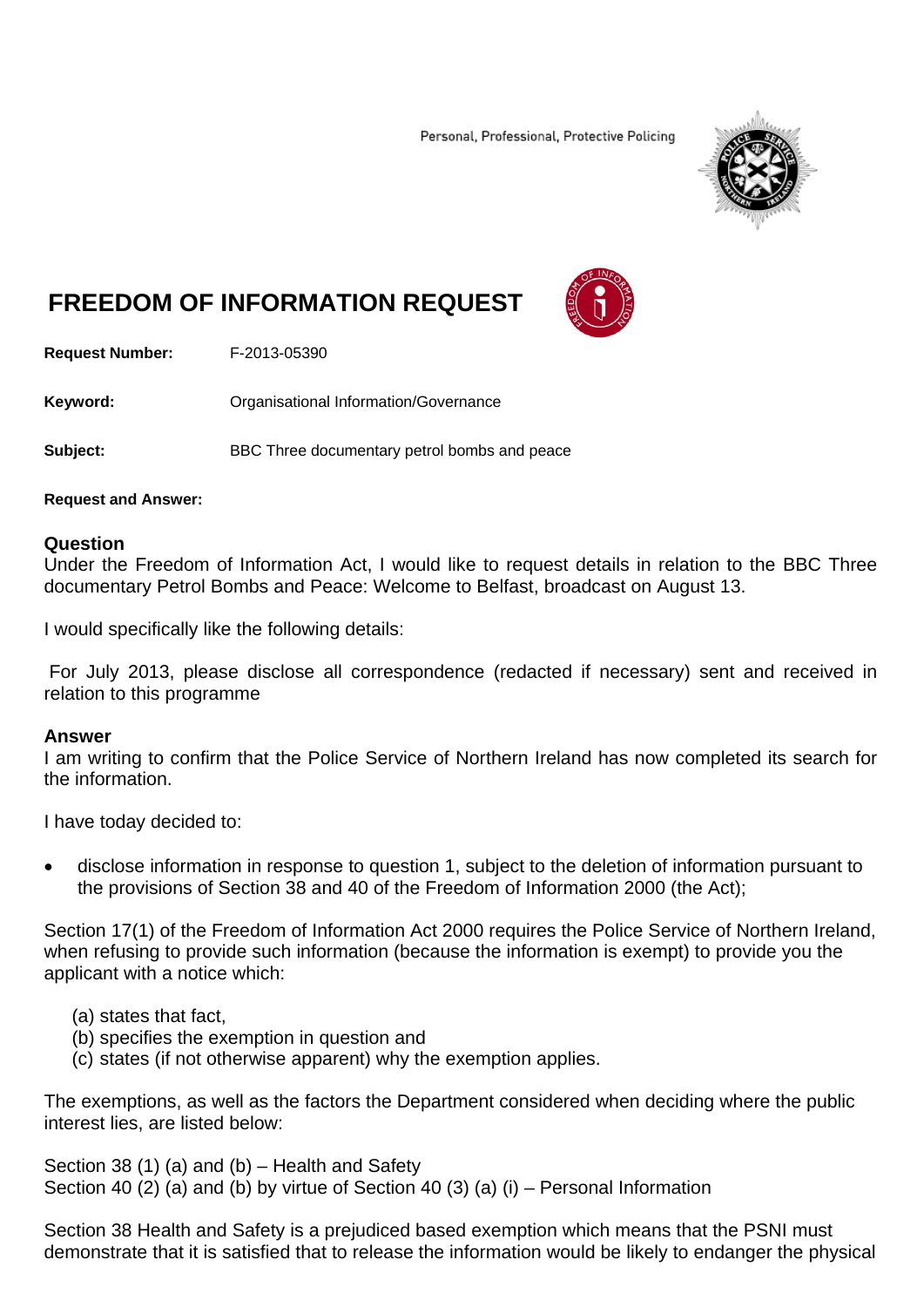or mental health of any individual. It is also a qualified exemption which means that the PSNI must consider the balance of the public interest in releasing the information against the public interest in withholding it.

**Section 40 Personal Information** is a Class-based exemption, therefore it is not necessary to evidence the harm caused by disclosure. The data protection rights of a third party would be breached by disclosure, therefore Section 40(2) is an Absolute exemption and a Public Interest Test is not necessary. This is so because personal data is governed by other law (The Data Protection Act 1998).

All requests made under FOIA are applicant blind. A request must be treated as such and a public authority will always view any disclosure as into the public domain and not just to an individual.

Personal Data is regulated under the principles of the Data Protection Act 1998 and when information contains personal data about a third party it can only be released if disclosure would not breach any of the data protection principles.

Principle 1 is that personal data must only be processed lawfully and fairly.

Members of staff are entitled to protection under the Data Protection Act 1998. The Service would be failing in its lawful duty were it to breach the Data Protection Act in order to furnish a disclosure under the Freedom of Information Act 2000. The Service has a duty to protect the personal data of all individuals. Therefore, in all the circumstances of the case, the public interest in maintaining the exemption outweighs the public interest in disclosing the information.

The summary of the Harm and Public Interest Test considerations for Section 38 is provided below;

# **Harm Test**

# Section 38

Disclosure of the names of individuals which are contained in the documents below could put these individuals at risk and impact on their safety. The identities of these individuals into the public domain and disclosure of their names could put them at risk and impact on their safety. The service is currently under severe threat from terrorists and releasing names of persons associated with the PSNI could assist these terrorists in targeting individuals.

# **Public Interest Test**

# Factors Favouring Release – Section 38

Releasing the information would promote openness and transparency. The public would be better informed about staff and their roles within the service.

# Factors Favouring Retention – Section 38

Releasing the names of individuals who work within the PSNI into the public domain would assist terrorists and criminal elements to carry out attacks on these persons.

# **Decision**

I have determined that the release of names of staff into the public domain would not be in the public interest. The Service is currently under severe threat from terrorists and disclosure of this information has the potential to assist those criminal elements seeking to carry out attacks against police officers/police staff/civilians and police premises. The safety of individuals is of paramount importance and the PSNI will not divulge any information which could put lives at risk.

In this case I am satisfied that both exemptions at Section 40 and Section 38 are applicable to this information.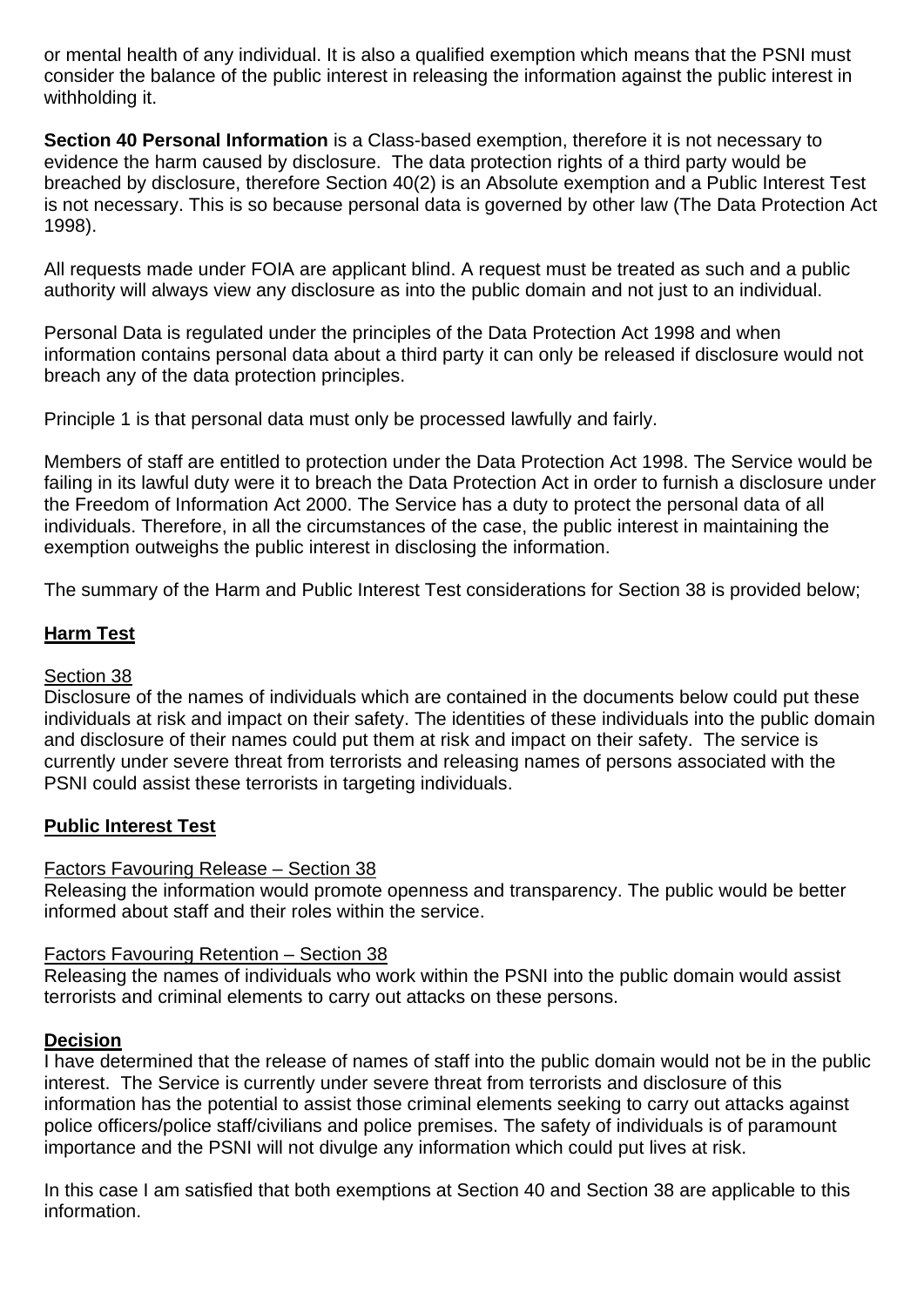I have attached at the end of this response correspondence sent and received from July 2013 regarding the BBC Three documentary Petrol Bombs and Peace: Welcome to Belfast, broadcast on August 13.

If you have any queries regarding your request or the decision please do not hesitate to contact me on 028 9070 0164. When contacting the Freedom of Information Team, please quote the reference number listed at the beginning of this letter.

If you are dissatisfied in any way with the handling of your request, you have the right to request a review. You should do this as soon as possible, or in any case within two months of the date of issue of this letter. In the event that you require a review to be undertaken, you can do so by writing to the Head of Freedom of Information, PSNI Headquarters, 65 Knock Road, Belfast, BT5 6LE or by emailing foi@psni.pnn.police.uk.

If following an internal review, carried out by an independent decision maker, you were to remain dissatisfied in any way with the handling of the request you may make a complaint, under Section 50 of the Freedom of Information Act, to the Information Commissioner's Office and ask that they investigate whether the PSNI has complied with the terms of the Freedom of Information Act. You can write to the Information Commissioner at Information Commissioner's Office, Wycliffe House, Water Lane, Wilmslow, Cheshire, SK9 5AF. In most circumstances the Information Commissioner will not investigate a complaint unless an internal review procedure has been carried out, however the Commissioner has the option to investigate the matter at his discretion.

Please be advised that PSNI replies under Freedom of Information may be released into the public domain via our website @ www.psni.police.uk

Personal details in respect of your request have, where applicable, been removed to protect confidentiality.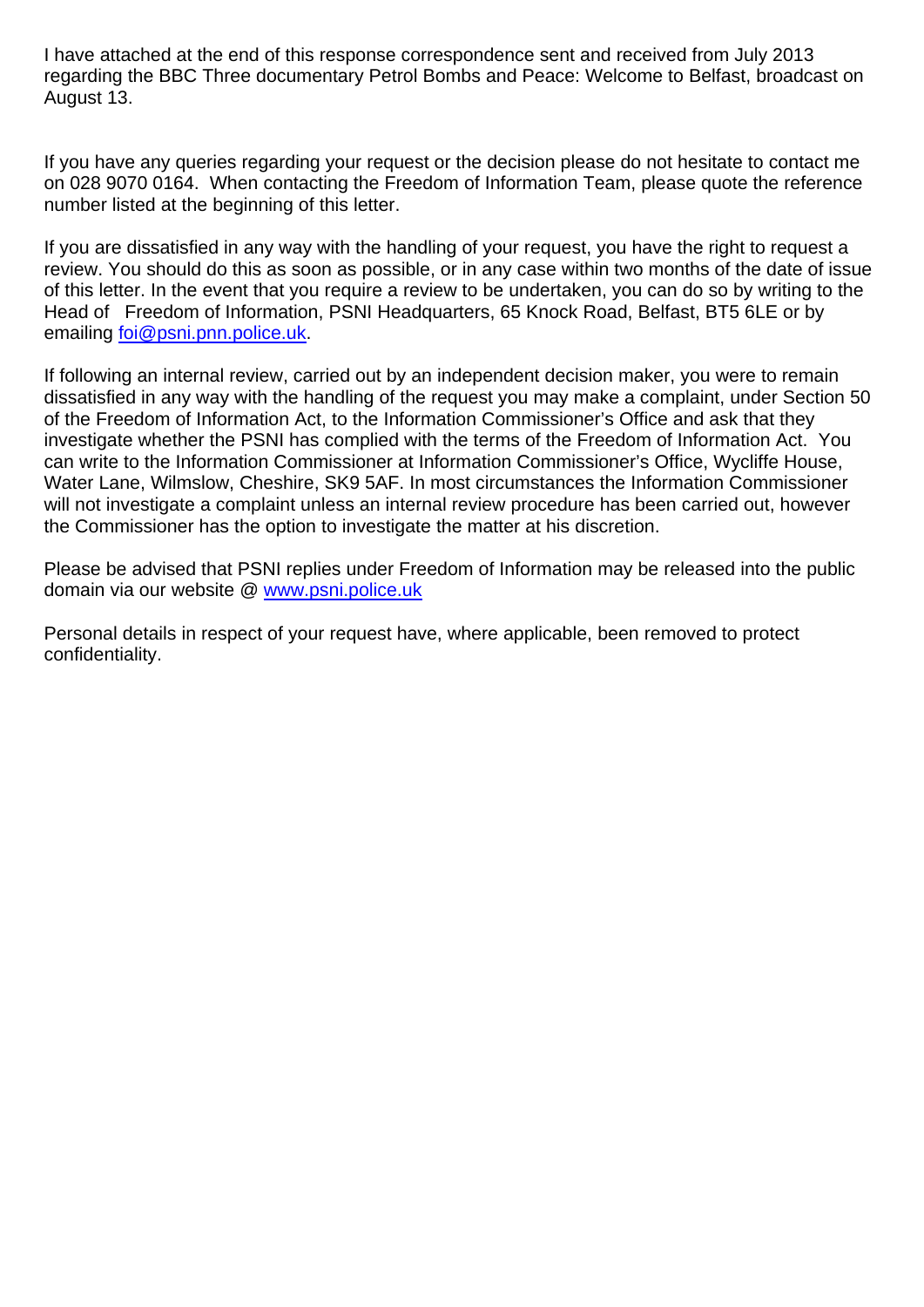| From:                                                                                                            | <b>s.F38</b>               |
|------------------------------------------------------------------------------------------------------------------|----------------------------|
| 06 November 2013 11:33<br>Sent:                                                                                  | s.F38(1)(a)<br>s.F38(1)(b) |
| To:<br><b>Not relevant to Request</b>                                                                            | s.F40                      |
| Subject: : FW: some stats                                                                                        | s.F40(2)(a)                |
|                                                                                                                  | s.F40(2)(b)                |
|                                                                                                                  | s.F40(3)(ai                |
| T/ Media Centre Manager                                                                                          |                            |
| <b>Department of Corporate Communications   PSNI Headquarters</b><br>Tel: 02890<br>Ext:                          |                            |
|                                                                                                                  |                            |
| <b>HQ PRESS OFFICE OPENING HOURS:</b>                                                                            |                            |
| Monday - Friday: 7am - 8pm   Saturday & Sunday: 9am - 5pm                                                        |                            |
|                                                                                                                  |                            |
|                                                                                                                  |                            |
| From:                                                                                                            |                            |
| Sent: 23 July 2013 16:55<br>To:                                                                                  |                            |
| Subject: RE: some stats                                                                                          |                            |
|                                                                                                                  |                            |
| Great<br>Thanks again!                                                                                           |                            |
|                                                                                                                  |                            |
| From:                                                                                                            |                            |
| Sent: 23 July 2013 16:16<br>To:                                                                                  |                            |
| Subject: 1.NOT PROTECTIVELY MARKED-All Networks:: RE: some stats                                                 |                            |
| At this stage, we do not have an exact figure that we could stand over but I think it is at least 128 - might be |                            |
| safest to say over 100 were thrown!<br><b>Thanks</b>                                                             |                            |
|                                                                                                                  |                            |
| T/ Media Centre Manager                                                                                          |                            |
| <b>Department of Corporate Communications   PSNI Headquarters</b><br>Tel: 02890                                  |                            |
|                                                                                                                  |                            |
| <b>HQ PRESS OFFICE OPENING HOURS:</b>                                                                            |                            |
| Monday - Friday: 7am - 8pm   Saturday & Sunday: 9am - 5pm                                                        | s.F38                      |
|                                                                                                                  | s.F38(1)(a)                |
| From:<br><b>Sent: 23 July 2013 16:08</b>                                                                         | s.F38(1)(b)                |
| To:                                                                                                              | s.F40                      |
| Subject: RE: some stats                                                                                          | s.F40(2)(a)                |
|                                                                                                                  | s.F40(2)(b)                |
| This is really helpful. Thank you for that. One more question - do you know how many petrol bombs were           | s.F40(3)(ai                |
| thrown in total over the days of disorder?<br>Kind regards,                                                      |                            |
|                                                                                                                  |                            |

 $From:$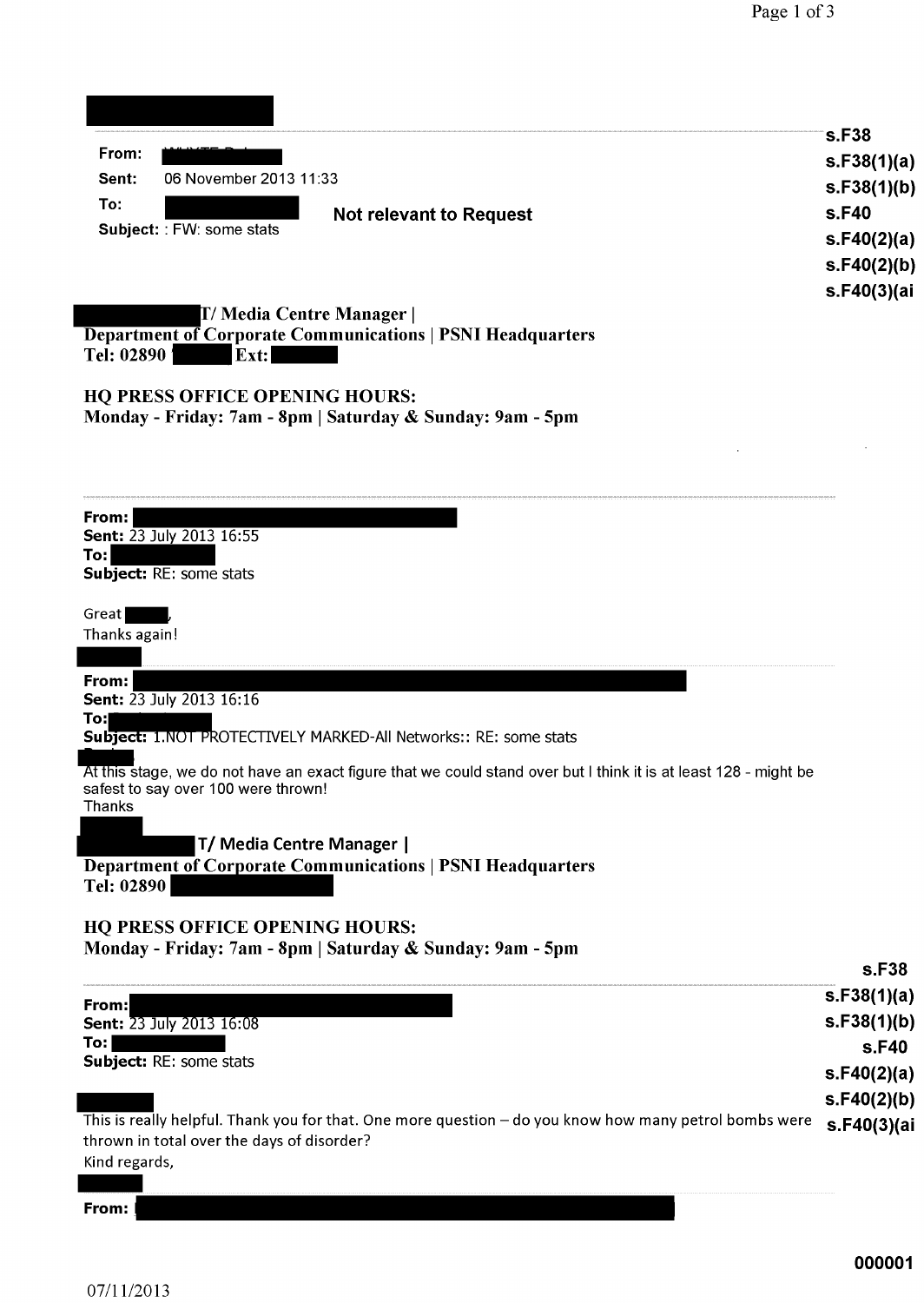s.F40(3)(ai

| <b>Sent:</b> 23 July 2013 11:58<br>To:l                                                                                                                                                                 |                   |
|---------------------------------------------------------------------------------------------------------------------------------------------------------------------------------------------------------|-------------------|
| <b>Subject: 1.NOT PROTECTIVELY MARKED-All Networks:: RE: some stats</b>                                                                                                                                 |                   |
|                                                                                                                                                                                                         |                   |
| Thanks for your email.<br>Please see answers below which should be of use.                                                                                                                              |                   |
|                                                                                                                                                                                                         |                   |
| There may be further details re costs but not sure if we would have them before you finish editing.<br>I have attached a few press releases which may also be of use in answering your final questions. |                   |
| If you need anything else, please give me a shout.                                                                                                                                                      |                   |
| Thanks,                                                                                                                                                                                                 |                   |
|                                                                                                                                                                                                         | s.F <sub>38</sub> |
|                                                                                                                                                                                                         |                   |
| ∎ T/ Media Centre Manager                                                                                                                                                                               | s.F38(1)(a)       |
| <b>Department of Corporate Communications   PSNI Headquarters</b>                                                                                                                                       | s.F38(1)(b)       |
| $Tel: 02890$ $2890$                                                                                                                                                                                     |                   |
|                                                                                                                                                                                                         | s.F40             |
| <b>HQ PRESS OFFICE OPENING HOURS:</b>                                                                                                                                                                   | s.F40(2)(a)       |
| Monday - Friday: 7am - 8pm   Saturday & Sunday: 9am - 5pm                                                                                                                                               | s.F40(2)(b)       |

| From:                           |  |
|---------------------------------|--|
|                                 |  |
| <b>Sent: 22 July 2013 11:35</b> |  |
| To: l                           |  |
|                                 |  |
| <b>Subject:</b> some stats      |  |
|                                 |  |

#### Hi

I hope you are well. We are almost finished our programme for BBC Three and I am hoping to check some stats about the violence over the Twelfth.

If you, or someone in the office, could provide us with the following info it would be great.

1) How many police officers policed the Twelfth (and the few days after during which there was unrest)?

ACC Will Kerr stated on 11/07/13 that over 4000 officers, including Mutual Aid officers, would be deployed on 12/07/13.

- 2) How many officers were injured on the twelfth and the ensuing days of rioting?
- 71 police officers were injured (68 PSNI officers and 3 Mutual Aid officers)

3) How many mutual aid officers came from the rest of the UK? Approx 1300

- 4) What was the cost of policing the Twelfth and the unrest afterwards?
- ACC Kerr stated on 15/07/13 that the cost of the policing operation was already multiple millions. Last year the policing operation cost approximately £7.4million.

Also I am saying in the programme that the rioting continued for four days after the Twelfth. We are also saying that it was the most violent Twelfth in recent years.

There was disorder until the Tues although it decreased nightly - there was also pockets of disorder on the Wed night - see attached wrap-up lines.

Most violent 12th - there were ferocious attacks on police officers - see statement following facility.

You can correct me on either of those points but our own research suggests that is right.

We're finishing the programme tomorrow so if someone could get back today on these points it would be very helpful.

Kind Regards,

#### http://www.bbc.co.uk

This e-mail (and any attachments) is confidential and may contain personal views which are not the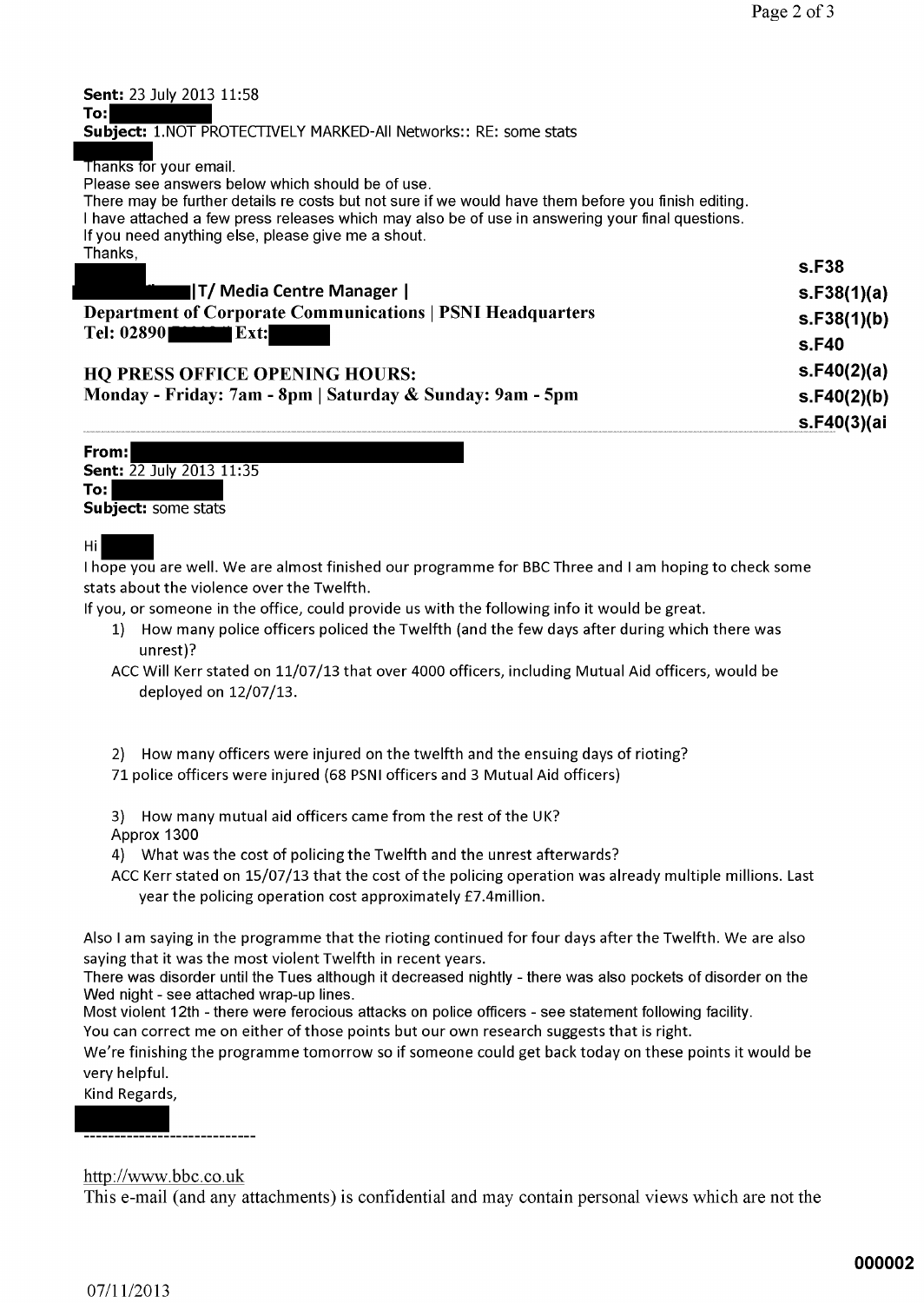views of the BBC unless specifically stated.

\_\_\_\_\_\_\_\_\_\_\_\_\_\_\_\_\_\_\_\_\_\_

If you have received it in error, please delete it from your system.

Do not use, copy or disclose the information in any way nor act in reliance on it and notify the sender immediately.

Please note that the BBC monitors e-mails sent or received.

Further communication will signify your consent to this.

#### 

Any views expressed by the sender of this message are not necessarily those of the Police Service of Northern Ireland. This e-mail and any files transmitted with it are intended solely for the use of the individual or entity to whom they are addressed. Internet email is not to be treated as a secure means of communication. PSNI monitors all internet email activity and content. If you have received this email in error please notify the sender immediately by using the reply facility in your e-mail software. All e-mails are swept for the presence of viruses.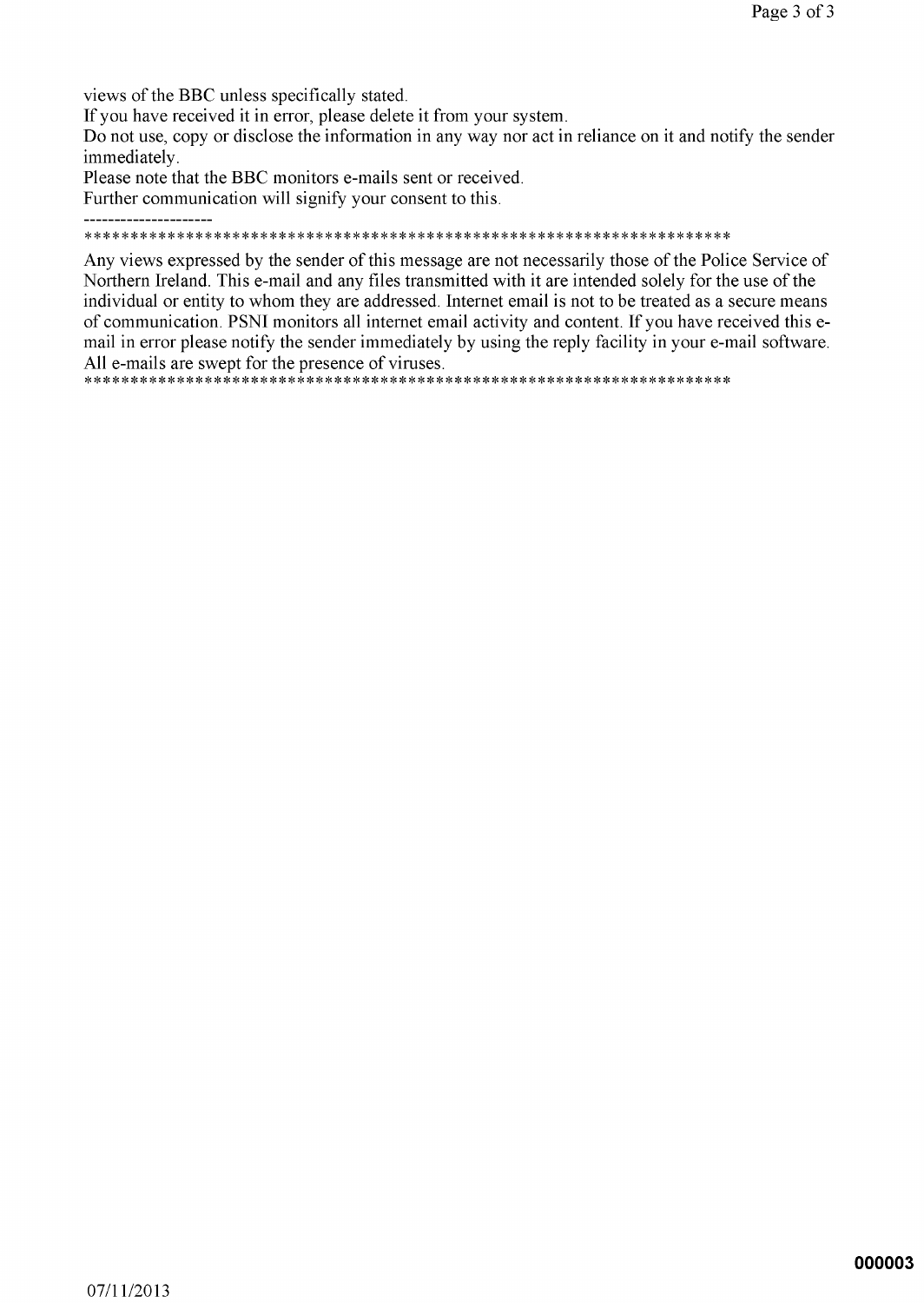|                                                                    |                        | s.F38       |
|--------------------------------------------------------------------|------------------------|-------------|
| From:                                                              |                        | s.F38(1)(a) |
| Sent:                                                              | 06 November 2013 11:33 | s.F38(1)(b) |
| To:<br><b>Not relevant to Request</b><br>Subject: : FW: some stats | s.F40                  |             |
|                                                                    | s.F40(2)(a)            |             |
|                                                                    | s.F40(2)(b)            |             |
|                                                                    |                        | s.F40(3)(ai |
|                                                                    |                        |             |

T/Media Centre Manager | Department of Corporate Communications | PSNI Headquarters<br>Tel: 02890 | Ext:

HQ PRESS OFFICE OPENING HOURS: Monday - Friday: 7am - 8pm | Saturday & Sunday: 9am - 5pm

|                                 | s.F38                           |
|---------------------------------|---------------------------------|
| From:                           | s.F40                           |
| Sent: 22 July 2013 11:35<br>To: | s.F38(1)(a)                     |
| Subject: some stats             | s.F38(1)(b)                     |
|                                 | s.F40(2)(a)                     |
| Hi                              | s.F40(2)(b)                     |
|                                 | s.F40(3)(ai<br><b>Duplicate</b> |
|                                 |                                 |
|                                 |                                 |
|                                 |                                 |
|                                 |                                 |
|                                 |                                 |
|                                 |                                 |
|                                 |                                 |
|                                 |                                 |
|                                 |                                 |
|                                 |                                 |
|                                 |                                 |
|                                 |                                 |
|                                 |                                 |
|                                 |                                 |
|                                 |                                 |
|                                 |                                 |

Kind Regards,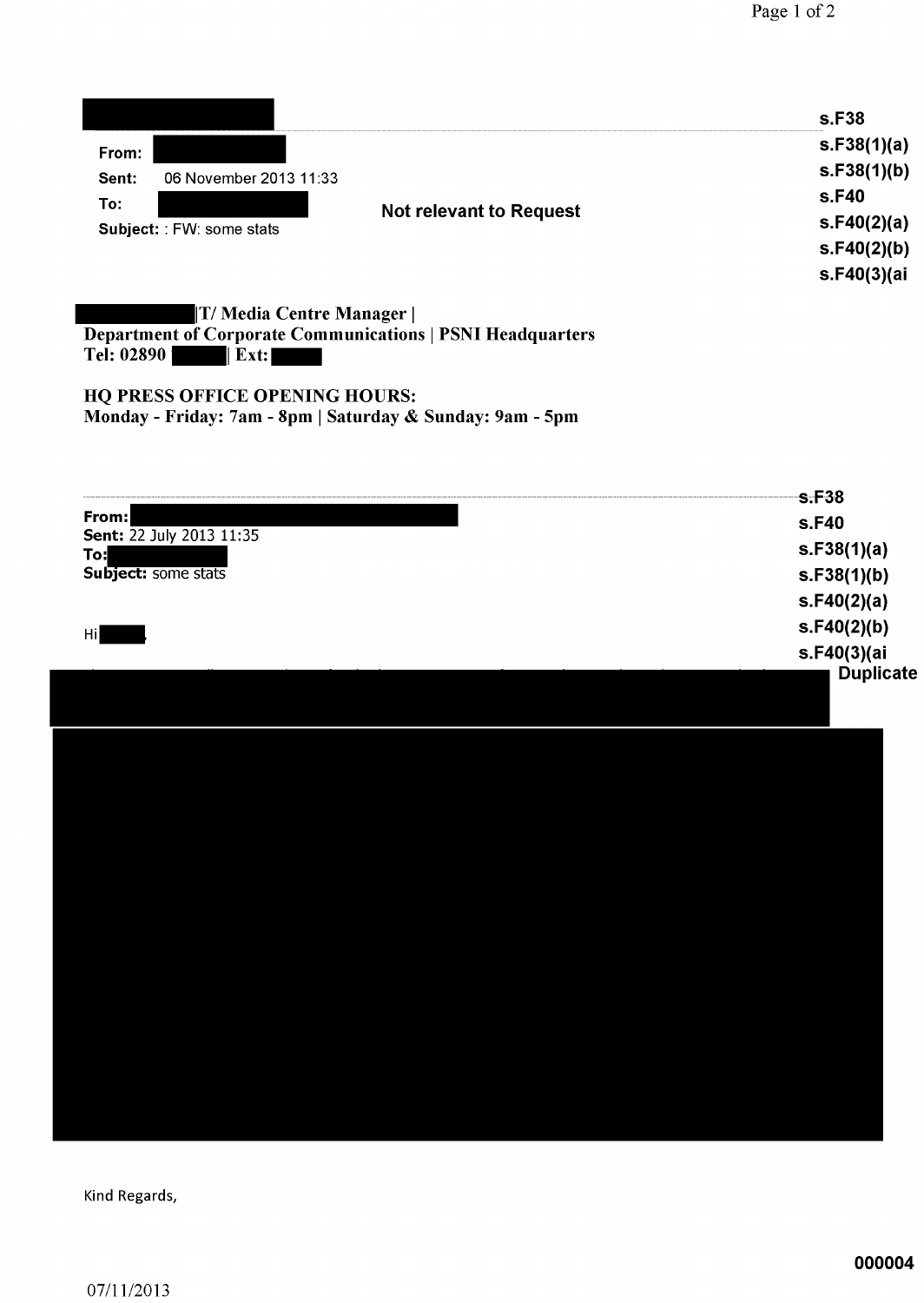|                                                                                                    | <b>s.F38</b> |
|----------------------------------------------------------------------------------------------------|--------------|
|                                                                                                    | s.F38(1)(a)  |
|                                                                                                    | s.F38(1)(b)  |
|                                                                                                    | s.F40        |
|                                                                                                    | s.F40(2)(a)  |
|                                                                                                    | s.F40(2)(b)  |
| http://www.bbc.co.uk                                                                               | s.F40(3)(ai  |
| This e-mail (and any attachments) is confidential and may contain personal views which are not the |              |
| views of the BBC unless specifically stated.                                                       |              |

If you have received it in error, please delete it from your system.<br>Do not use, copy or disclose the information in any way nor act in reliance on it and notify the sender immediately.

Please note that the BBC monitors e-mails sent or received.

Further communication will signify your consent to this.

---------------------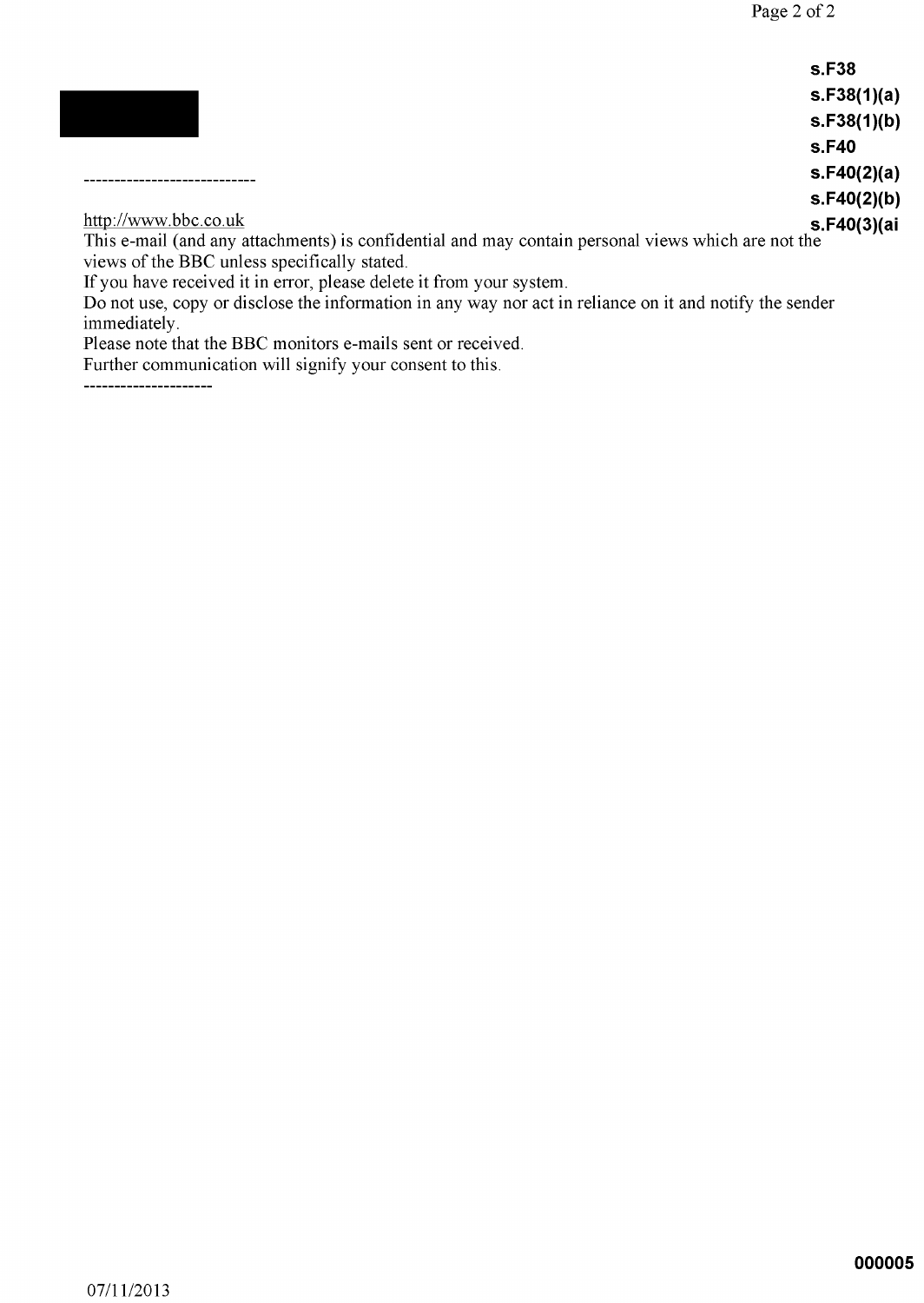| <b>Not relevant to Request</b>                                                                                       |                            |
|----------------------------------------------------------------------------------------------------------------------|----------------------------|
| From:<br>06 November 2013 11:32<br>Sent:                                                                             | s.F38                      |
| To:                                                                                                                  | s.F38(1)(a)                |
| <b>Not relevant to Request</b><br>Subject:: FW: 1.NOT PROTECTIVELY MARKED-All Networks:: RE: BBC Three - Fact Check. | s.F38(1)(b)<br>s.F40       |
|                                                                                                                      | s.F40(2)(a)                |
| T/ Media Centre Manager                                                                                              | s.F40(2)(b)<br>s.F40(3)(ai |
| <b>Department of Corporate Communications   PSNI Headquarters</b><br>Tel: 02890<br>Ext:                              |                            |
|                                                                                                                      |                            |
| <b>HQ PRESS OFFICE OPENING HOURS:</b><br>Monday - Friday: 7am - 8pm   Saturday & Sunday: 9am - 5pm                   |                            |
|                                                                                                                      |                            |
| From:                                                                                                                |                            |
| Sent: 02 July 2013 14:09<br>To:                                                                                      |                            |
| Subject: 1.NOT PROTECTIVELY MARKED-All Networks:: RE: BBC Three - Fact Check.                                        |                            |
|                                                                                                                      |                            |
| the District Media Officer to have a look at this for you so she will be in touch in<br>I have asked                 |                            |
| due course.<br>Thanks,<br>Debra                                                                                      |                            |
| T/ Media Centre Manager                                                                                              |                            |
| <b>Department of Corporate Communications   PSNI Headquarters</b><br>Tel: 02890<br>Ext:                              |                            |
| <b>HQ PRESS OFFICE OPENING HOURS:</b>                                                                                |                            |
| Monday - Friday: 7am - 8pm   Saturday & Sunday: 9am - 5pm                                                            |                            |
|                                                                                                                      |                            |
|                                                                                                                      | s.F38                      |
| From:<br>Sent: 02 July 2013 13:58                                                                                    | s.F38(1)(a)<br>s.F38(1)(b) |
| To:<br>Subject: BBC Three - Fact Check.                                                                              | s.F40                      |
|                                                                                                                      | s.F40(2)(a)                |
| Hi                                                                                                                   | s.F40(2)(b)                |
| ing you might ho able to belp me on comething. As you know, we're making a dos for PPC The                           | s.F40(3)(ai                |

I was hoping you might be able to help me on something. As you know, we're making a doc for BBC Three on young people in Belfast over the summer.

We had reports that the PSNI found petrol bombs in or around the Carrickhill area of Belfast on the day the Tour of the North was staged - someone says this in the programme, and we're wondering if it is factually accurate.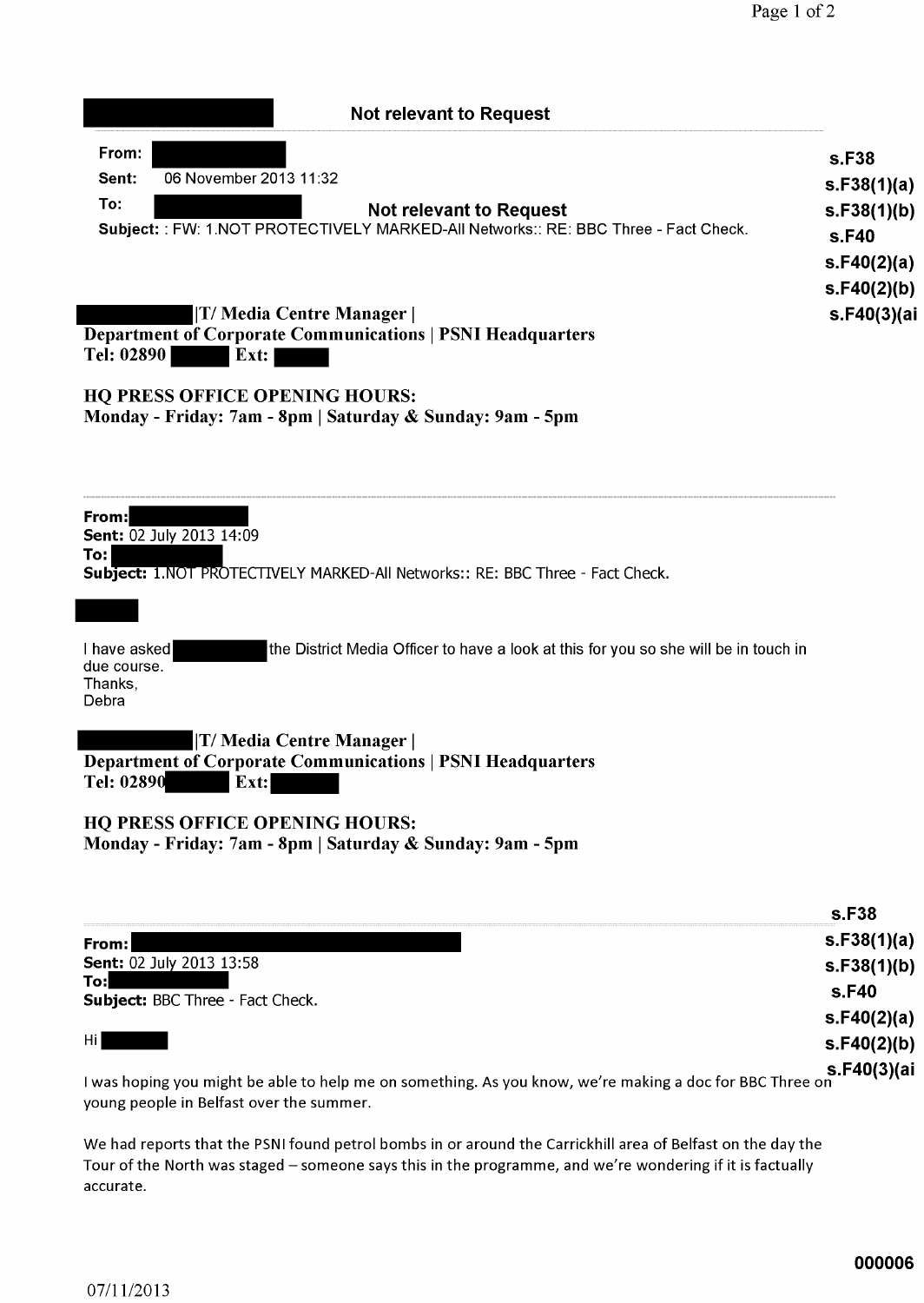| Might you be able to establish the truth of this for us?                                                                                | s.F38       |
|-----------------------------------------------------------------------------------------------------------------------------------------|-------------|
|                                                                                                                                         | s.F38(1)(a) |
| Many thanks,                                                                                                                            | s.F38(1)(b) |
|                                                                                                                                         | s.F40       |
|                                                                                                                                         | s.F40(2)(a) |
|                                                                                                                                         | s.F40(2)(b) |
|                                                                                                                                         | s.F40(3)(ai |
| http://www.bbc.co.uk<br>the contract of the contract of the contract of the contract of the contract of the contract of the contract of |             |

This e-mail (and any attachments) is confidential and may contain personal views which are not the views of the BBC unless specifically stated.

If you have received it in error, please delete it from your system.<br>Do not use, copy or disclose the information in any way nor act in reliance on it and notify the sender immediately.

Please note that the BBC monitors e-mails sent or received.

Further communication will signify your consent to this.

\_\_\_\_\_\_\_\_\_\_\_\_\_\_\_\_\_\_\_\_\_\_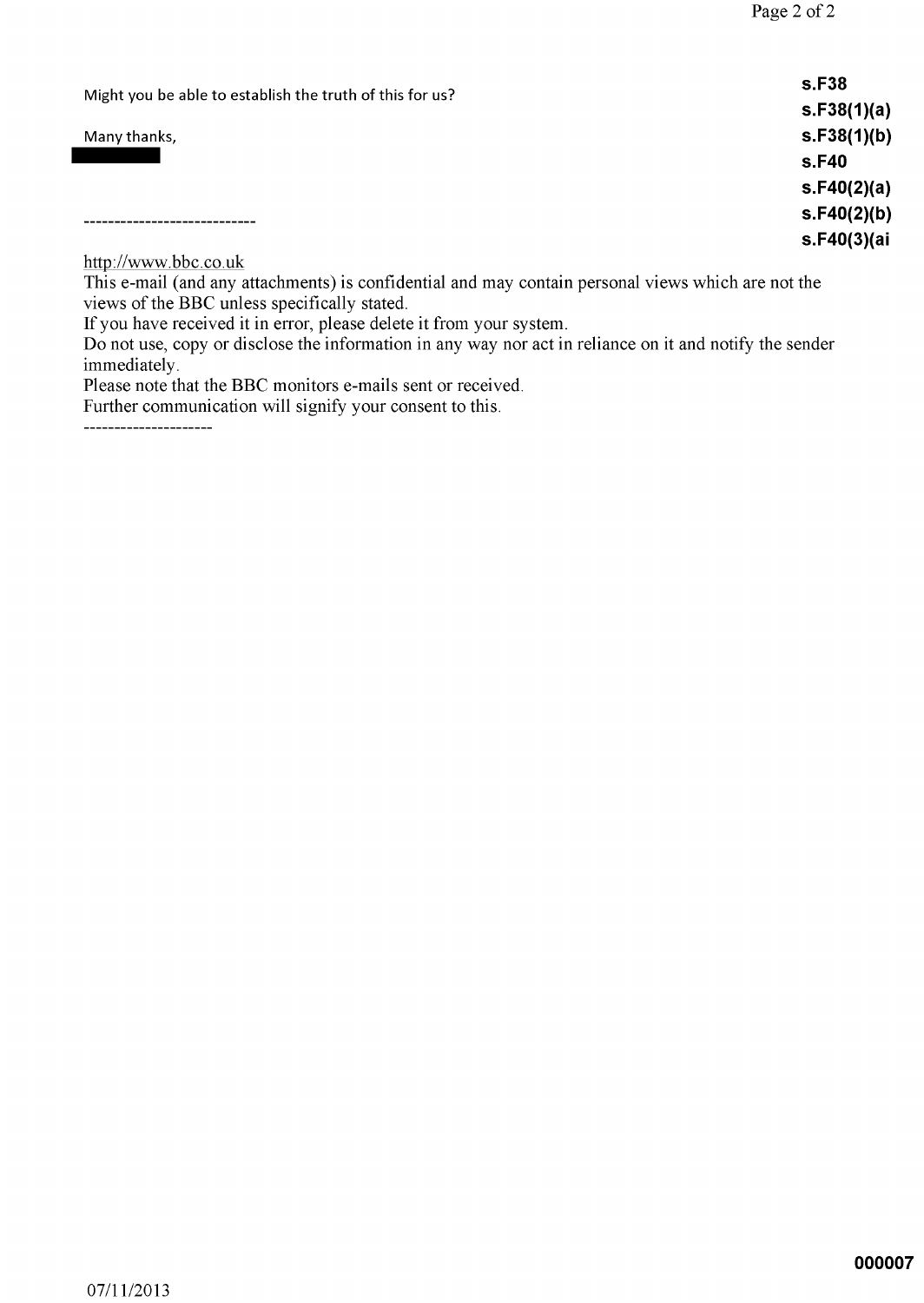| <b>Not relevant to Request</b>                                                      |                   |
|-------------------------------------------------------------------------------------|-------------------|
|                                                                                     | s.F <sub>38</sub> |
| From:                                                                               | s.F38(1)(a)       |
| 06 November 2013 11:33<br>Sent:                                                     | s.F38(1)(b)       |
| To:<br><b>Not relevant to Request</b>                                               | s.F40             |
| Subject: : FW: 1.NOT PROTECTIVELY MARKED-All Networks:: FW: BBC Three - Fact Check. | s.F40(2)(a)       |
|                                                                                     | s.F40(2)(b)       |
|                                                                                     | s.F40(3)(ai       |
| <b>T/ Media Centre Manager</b>                                                      |                   |
| <b>Department of Corporate Communications   PSNI Headquarters</b>                   |                   |
| Tel: 02890<br>$\boldsymbol{\mathrm{Ext:}}$                                          |                   |
| IIA BBBAA ABBIAR ABBUULA IIAIIBA                                                    |                   |

#### **HQ PRESS OFFICE OPENING HOURS:** Monday - Friday: 7am - 8pm | Saturday & Sunday: 9am - 5pm

From: Sent: 06 November 2013 10:37 To: Subject:: FW: 1.NOT PROTECTIVELY MARKED-All Networks:: FW: BBC Three - Fact Check.

From: Sent: 02 July 2013 17:11 To: Subject: 1.NOT PROTECTIVELY MARKED-All Networks:: FW: BBC Three - Fact Check.

In response to your enquiry below, please note that detailed searches of the area were carried out by Police before the Tour of the North Parade and nothing untoward was found, nor reports received.

Best Regards,

| T/District Media Officer                                                           | s.F38       |
|------------------------------------------------------------------------------------|-------------|
| <b>North &amp; West Belfast  </b><br><b>Department of Corporate Communications</b> | s.F38(1)(a) |
| Mob<br>Tel: 02890                                                                  | s.F38(1)(b) |
|                                                                                    | s.F40       |
|                                                                                    | s.F40(2)(a) |
|                                                                                    | s.F40(2)(b) |
| From<br><b>Sent: 02 July 2013 13:58</b>                                            | s.F40(3)(ai |